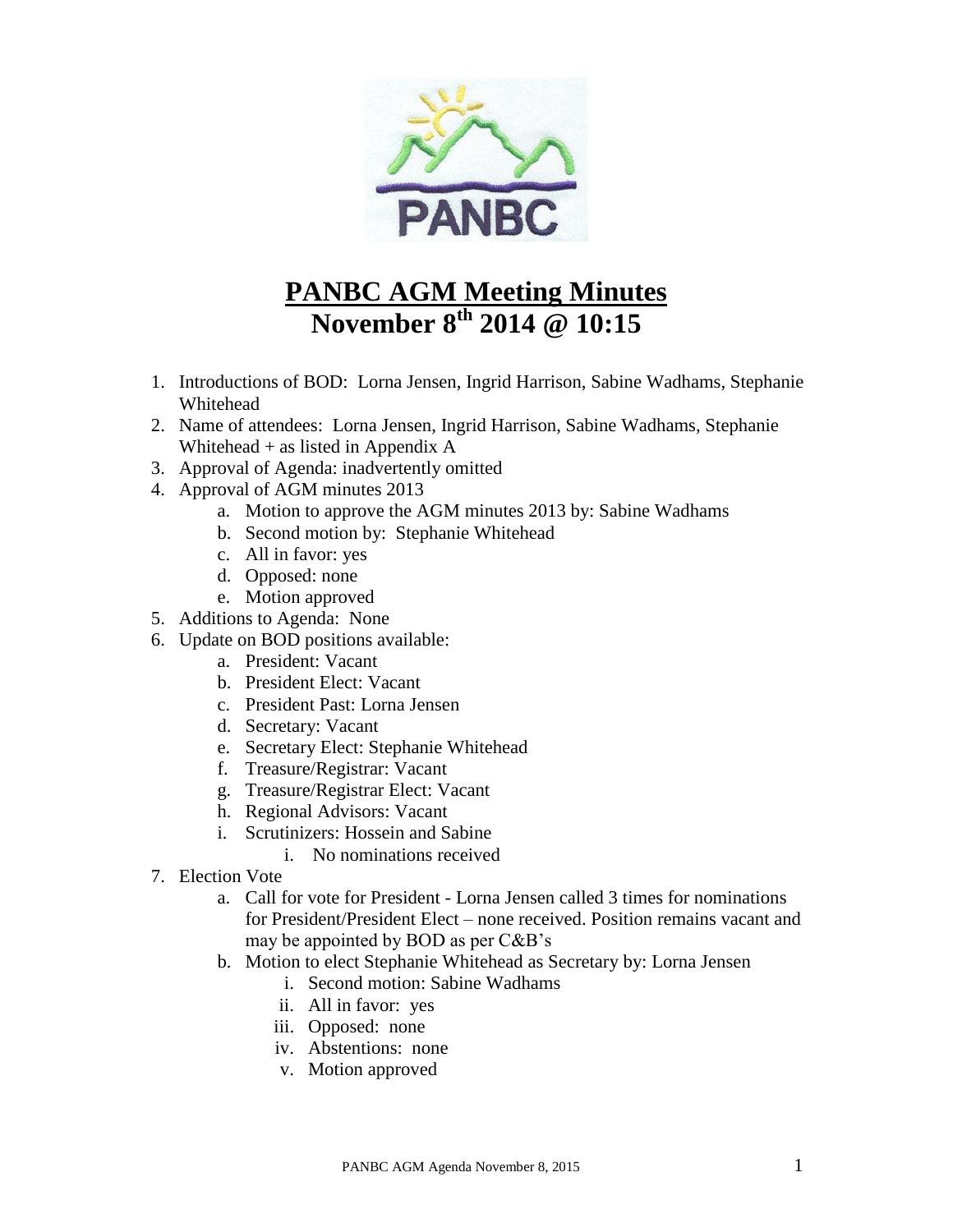- c. Call for vote for Secretary Elect Lorna Jensen called 3 times for nominations – none received. Position vacant. Position remains vacant and may be appointed by BOD as per C&B's
- d. Motion to elect Melanie Mulder as Registrar/Treasurer by: Lorna Jensen
	- i. Motion seconded by: Solrun Chong
	- ii. All in favor: yes
	- iii. Opposed: none
	- iv. Abstentions: none
	- v. Motion approved
- e. Call for vote for Registrar/Treasurer Elect Lorna Jensen called 3 times for nominations – none received. Position vacant. Position remains vacant and may be appointed by BOD as per C&B's
- f. Motion to elect as Ingrid Harrison as Vancouver Coastal Regional representative by: Lorna Jensen
	- i. Second motion: Stephanie Whitehead
	- ii. All in favor: yes
	- iii. Opposed: none
	- iv. Abstentions: none
	- v. Motion approved
- g. Motion to elect as Sabine Wadhams as FHA Regional representative by: Lorna Jensen
	- i. Second motion: Ingrid Harrison
	- ii. All in favor: yes
	- iii. Opposed: none
	- iv. Abstentions: none
	- v. Motion approved
- h. If no nominations it is up to BOD to appoint
- 8. PANBC looking for addition of Regional Representatives
	- a. Positions available:
		- i. Vancouver Island: no nominations
		- ii. Motion to elect Ruth Confrey as Interior Health representative by: Lorna Jensen
			- 1. Second motion: Karen Whaley
			- 2. All in favor: yes
			- 3. Opposed: none
			- 4. Abstentions: none
			- 5. Motion approved
		- iii. Northern Health: no nominations
		- iv. Provincial Health Services: no nominations
	- b. Anesthesia Representative: Dr. Feisal Mohamedali
- 9. Business:
	- a. PANBC Bursary for conference fee at yearly National Conference at the Early Bird rate: Winner this year: No applicants. Monies were used for 4 NAPANc Standards giveaway at the PANBC conference instead
	- b. PANBC Bursary for PANBC conference fee: Winner this year: Kathy Sinclair
	- c. PANBC Certification bursary recipient: Katie Dunn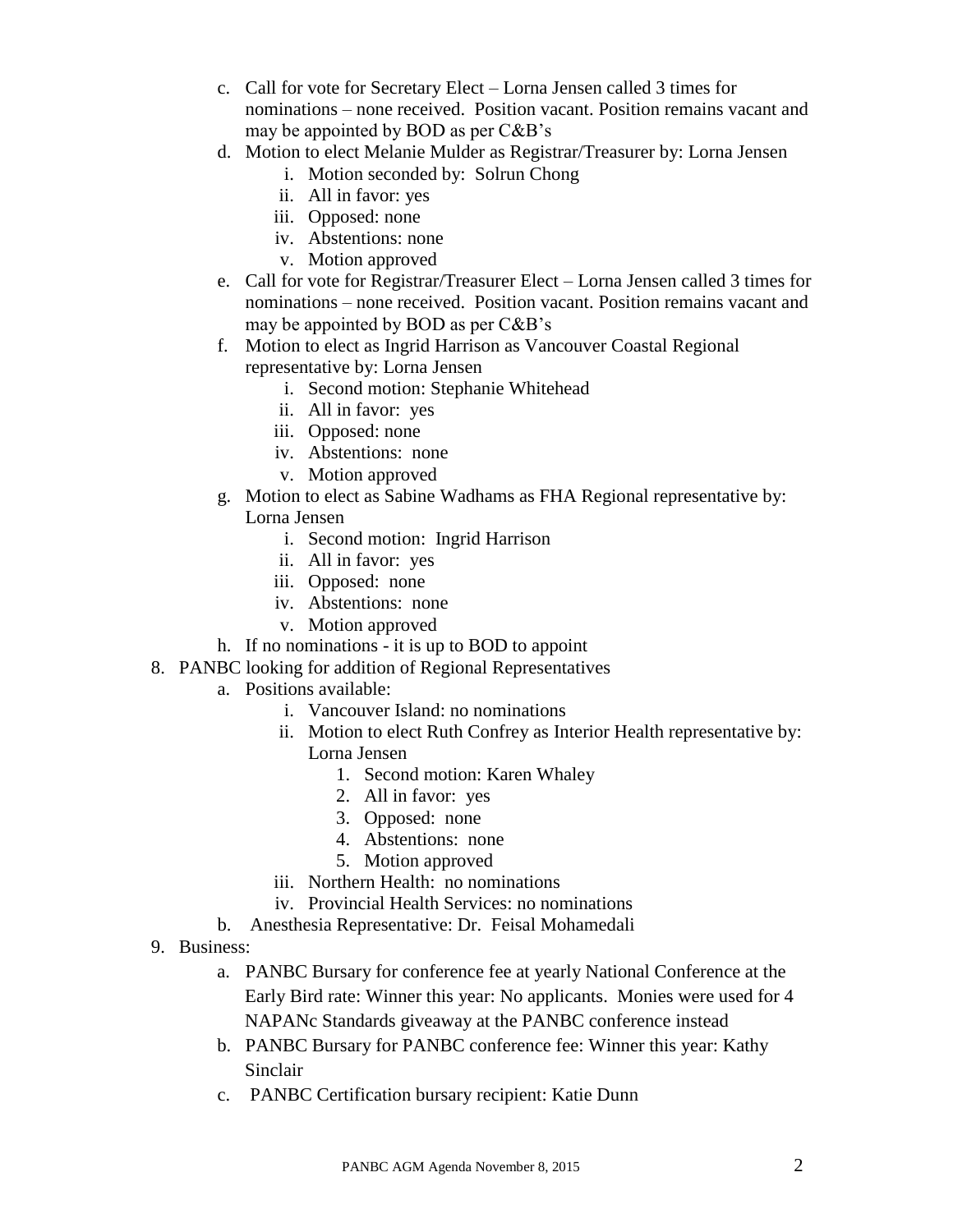- 10. Financial Report: Sabine
	- Total PANBC funds at end of 2013 year: \$11912.96
- 11. Membership Report: Sabine
- Total membership Sept.  $2014 -$  Sept.  $2014 = 111$  members
- 12. PANBC Needing Volunteers for the following Committees:
	- a. Website Committee
	- b. Newsletter Committee-
	- c. Journal Group leader-
- 13. PACU Certification Exams Update-April 18, 2015
	- a. Bursary's available via NAPANc, PANBC and FHA PPI.
- 14. NAPANc: Needing Volunteers
	- a. All Committees: Laura Van Loon
- 15. NAPANc
	- a. Needs a copy of AGM min.
		- i. To officiate for insurance & liability purposes
	- b. Asking for copy of yearly C&B as well
		- i. C&B should be posted for General Public-on our website
		- ii. Notification to members (60 days prior AGM for changes)
- 16. International Conference
	- a. September 9-12 2015 Copenhagen, Denmark
	- b. [www.IPCAN2015DK](http://www.ipcan2015dk/) info is available online
- 17. Next National Conference 2015
	- a. Moncton New Brunswick, June 12-14 2015
- 18. PANBC Conference Follow up meeting: TBA in January 2015
- 19. Adjournment of Meeting @ 10:30: Thank you all for coming & enjoy the conference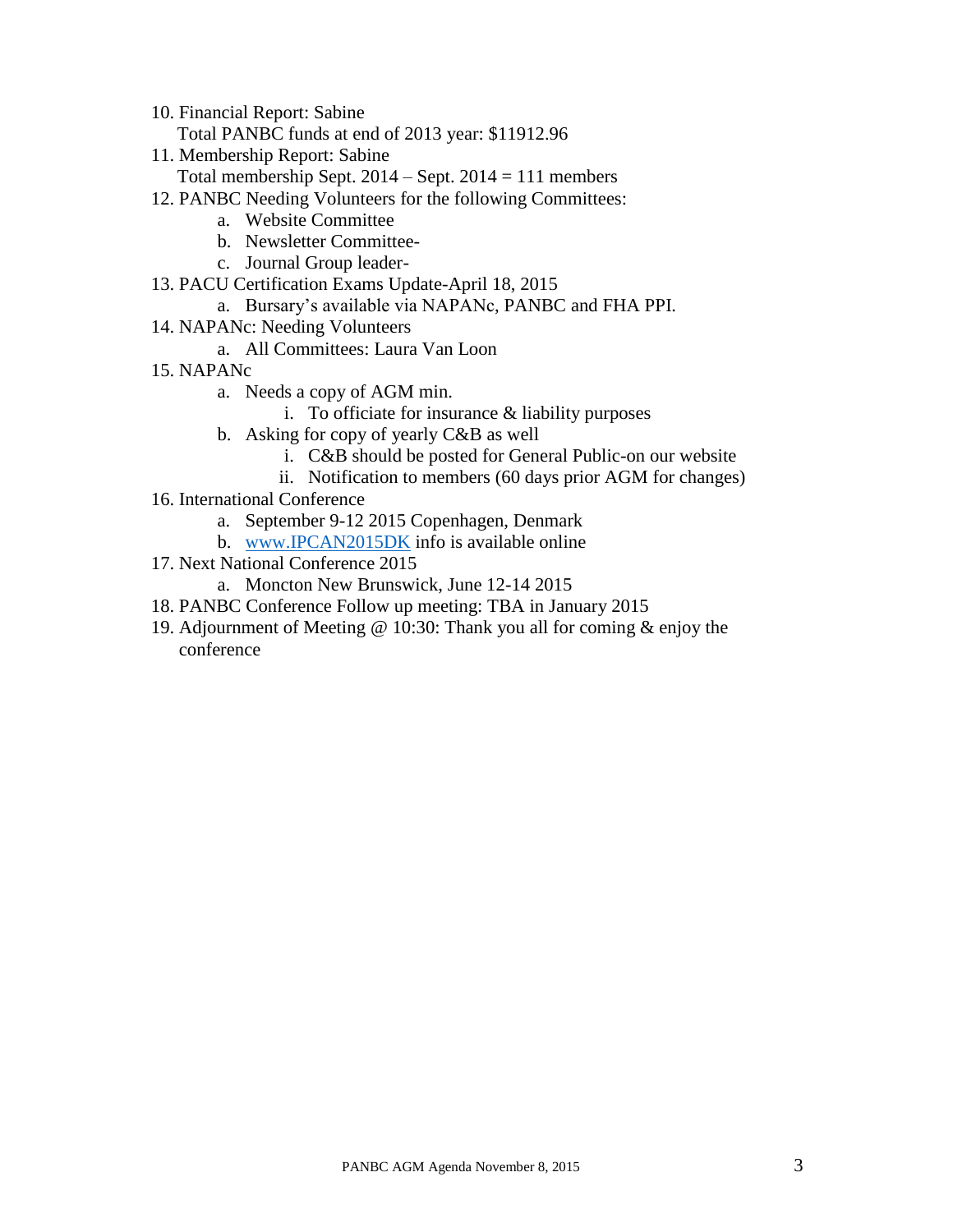## Appendix A **2014 AGM Membership Attendance**

- 1) Alison Wheawall
- 2) Andrea Flaa
- 3) Angela Stopa
- 4) Ann Cheung
- 5) Baljit Dhaliwal
- 6) Barbara Dickson
- 7) Barbara Fraser
- 8) Barbara Garlinska
- 9) Bernice Garay
- 10) Bonnie Donald
- 11) Carol Rawluk
- 12) Carol Schmidt
- 13) Carolyn Burdon
- 14) Claire Padolina
- 15) Colleen Bremner
- 16) Colleen Widdis
- 17) Corina Rochon
- 18) Debbie Sutherland
- 19) Debbie Williams
- 20) Debra Vosper
- 21) Elaine Krieger
- 22) Eleanor Marsh
- 23) Fariba Haji Ali Akbari
- 24) Glenda Bugoy
- 25) Helen Sullivan
- 26) Helen Wood
- 27) Ingrid Harrison
- 28)Jas Mahli
- 29)Jennifer Richmond
- 30)Judy Little
- 31) Karen Ciebien
- 32) Karen Kinnaird
- 33) Karen Nichvalodoff
- 34) Karen Walker
- 35) Karen Whaley
- 36) Katherine Jorgensen
- 37) Kathy Sinclair